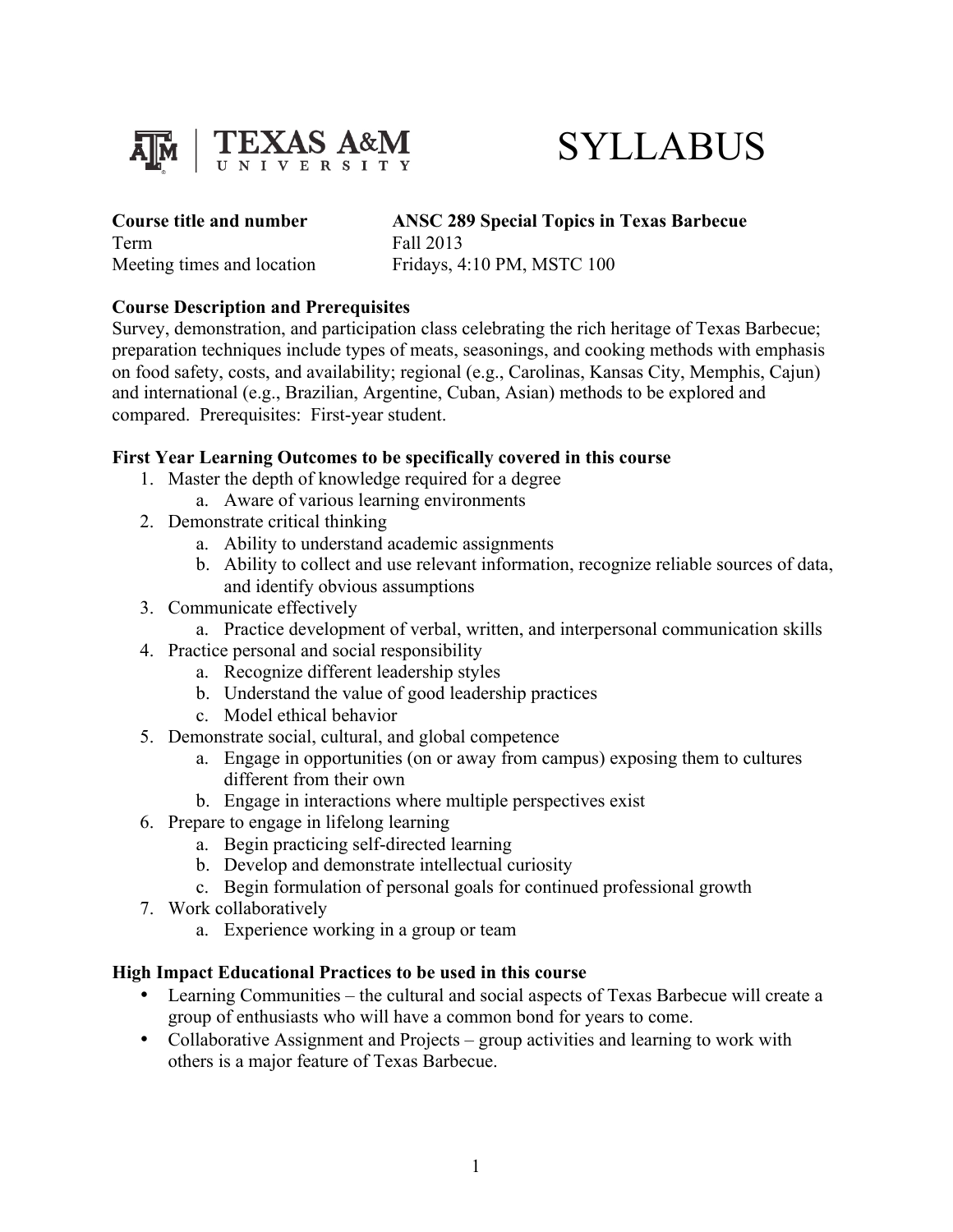#### **Instructor Information**

| <b>Name</b>     | <b>Jeffrey W. Savell</b> | Ray R. Riley        | <b>Clay Eastwood</b> |
|-----------------|--------------------------|---------------------|----------------------|
| Telephone       | 979-845-3992             | 979-845-5651        | 830-643-4710         |
| number          |                          |                     |                      |
| Email address   | $i$ -savell@tamu.edu     | $r$ -riley@tamu.edu | leastwood@tamu.edu   |
| Office hours    | Variable                 | Variable            | Variable             |
| Office location | Room 348 KLBG            | Room 101 MSTC       | Room 322 KLBG        |

## **Textbook and/or Resource Material**

Walsh, Robb. 2002. "Legends of Texas Barbecue Cookbook." Chronicle Books, ISBN 0-  $86450-110-3$  <http://www.robbwalsh.com/books/book5/>.

#### **Grading**

| <b>Points Allocation</b>     |               |  |  |
|------------------------------|---------------|--|--|
| <b>Item</b>                  | <b>Points</b> |  |  |
| Attendance and participation | 130           |  |  |
| <b>Writing assignments</b>   | 130           |  |  |
| Contribution to workbook     | 140           |  |  |
| <b>Total</b>                 | 400           |  |  |

#### **Grading Description**

| oraame postripuon |                                                                                 |  |
|-------------------|---------------------------------------------------------------------------------|--|
| <b>Item</b>       | <b>Description</b>                                                              |  |
| Attendance        | Students will receive 10 points per class for attending and participating.      |  |
| and               | Because this will be a hands-on class, students will be evaluated on their      |  |
| participation     | help with the cooking demonstrations including preparations, servings, and      |  |
|                   | clean up.                                                                       |  |
| Writing           | Each week, students will be asked to summarize in an E-mail message to          |  |
| assignments       | the instructors their key learnings from the previous week to include: $(1)$    |  |
|                   | what they learned, $(2)$ what questions they still have, and $(3)$ how they can |  |
|                   | use the information. Students are requested to write more formally in their     |  |
|                   | E-mail assignments. Each E-mail assignment is worth 10 points.                  |  |
| Contribution      | Each member of the class will receive a three-ring notebook with labeled        |  |
| to workbook       | dividers for each topic. Students will be required through their research       |  |
|                   | and experimentation to prepare recipes and/or instructions to include in this   |  |
|                   | notebook. Each student will be required to prepare at least 7                   |  |
|                   | recipes/instructions for inclusion in the notebook, and each                    |  |
|                   | recipe/instruction form will be worth 20 points.                                |  |

## **Grade Breakdown**

| Letter grade | <b>Points</b> |
|--------------|---------------|
|              | 360 and above |
|              | 320 to 359    |
|              | 280 to 319    |
|              | 240 to 279    |
|              | 239 and below |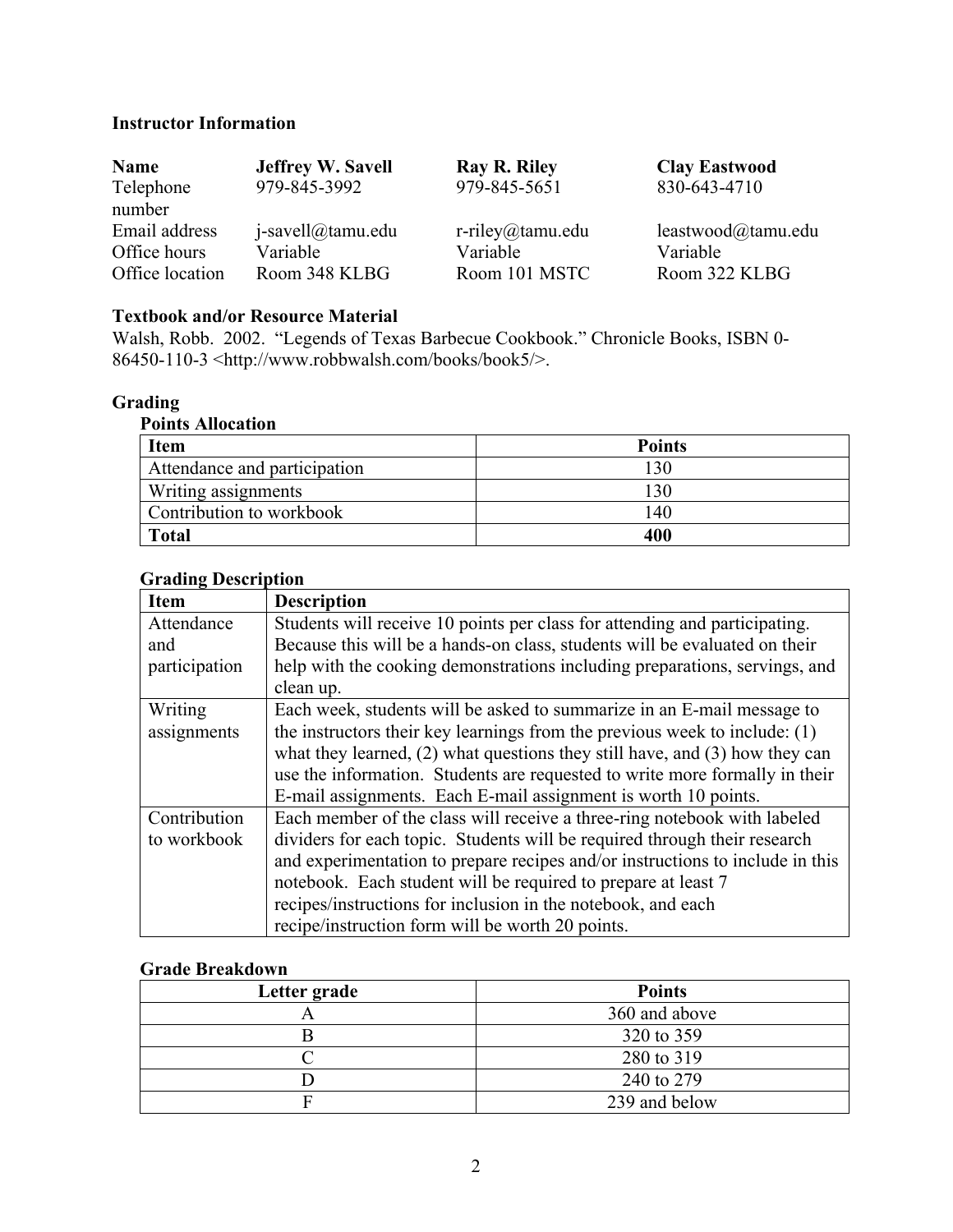| <b>Date</b>  | <b>Topic</b>                                                                                                                              |
|--------------|-------------------------------------------------------------------------------------------------------------------------------------------|
| August 30    | Introduction, expectations, brief history of barbecue, food safety overview                                                               |
| September 6  | Cooking methodology: pits, kettles, water smokers, barrel smokers                                                                         |
| September 13 | Types of fuel (charcoal brickettes, charcoal chunks, wood coals) and smoke<br>(hickory, oak, pecan, mesquite)                             |
| September 20 | Adding flavoring: seasonings, marinades, rubs, sauces                                                                                     |
| September 27 | Pork: Southeastern-style pulled pork, Hawaiian-inspired pork loin                                                                         |
| October 4    | Ribs, ribs, ribs: baby back versus St. Louis-style; Memphis-style (dry) versus<br>Kansas City-style (wet); Asian-inspired rubs and sauces |
| October 11   | Chicken: smoking, cooking by rotisserie; whole or pieces                                                                                  |
| October 18   | Cooking beef South American style: Brazil and Argentina                                                                                   |
| October 25   | Barbecuing lamb and goat                                                                                                                  |
| November 1   | Briskets: To wrap or not to wrap, that is the question!                                                                                   |
| November 8   | Smoking other cuts of beef: shoulder clods, sirloins, ribeyes, and tenderloins                                                            |
| November 15  | Thanksgiving Turkey: brining recipes; smoking, frying, cooking by rotisserie                                                              |
| November 22  | Cooking whole pigs: Hawaiian, Cuban, Cajun                                                                                                |
| December 2   | Course wrap up                                                                                                                            |

# **Course Topics, Calendar of Activities, Major Assignment Dates**